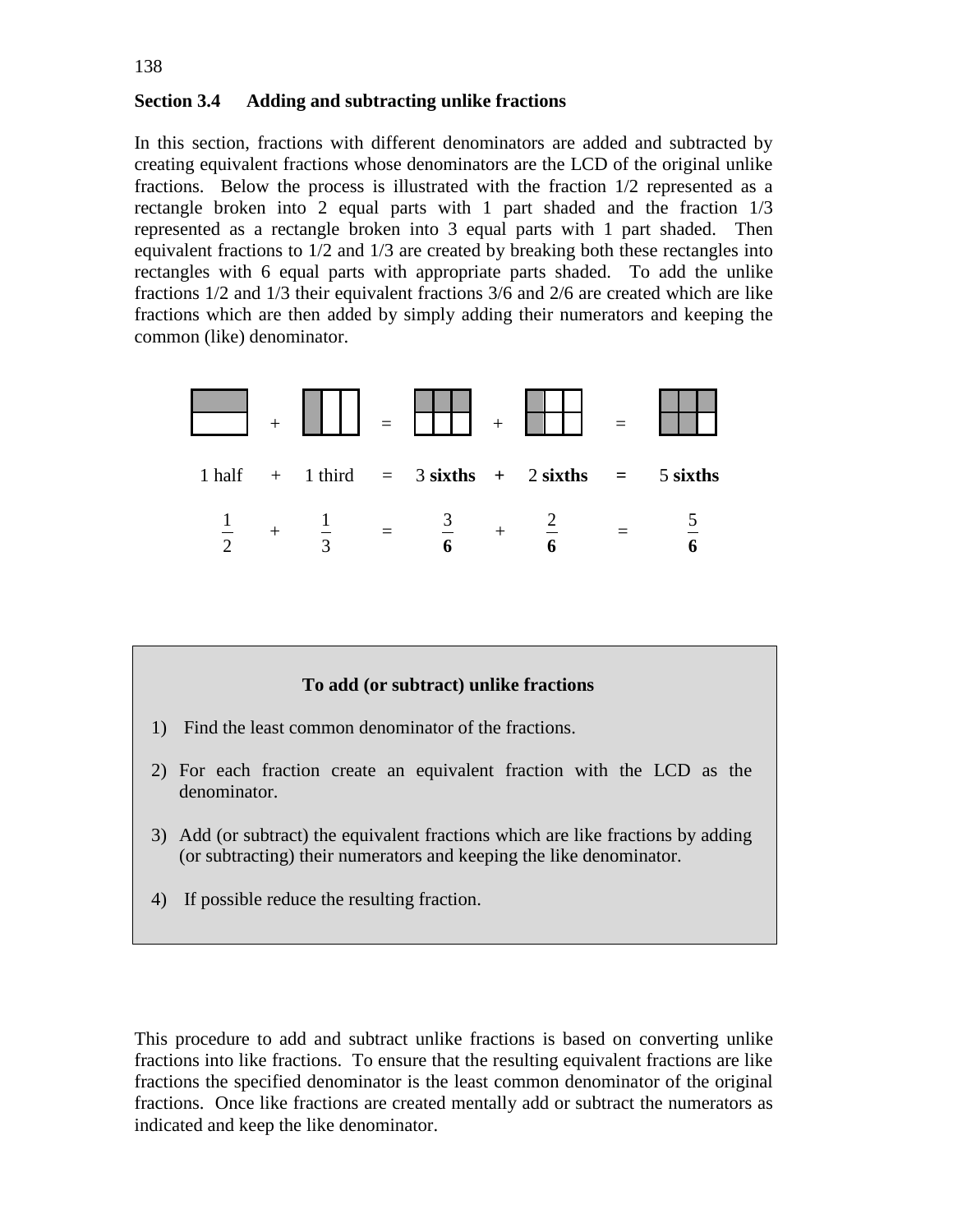## **Section 3.4 Adding and subtracting unlike fractions 139**

To demonstrate this procedure for adding unlike fractions, 1/6 and 3/4 are added below with each step performed separately.

**Step 1** Find the LCD 6, **12** LCD is 12

Find the LCD by listing the multiples of the larger denominator 6 until a resulting multiple in this case 12 is divisible by the smaller number 4.

| Step 2 | Create equivalent fractions whose denominator is the LCD 12 |                                                  |  |  |  |  |
|--------|-------------------------------------------------------------|--------------------------------------------------|--|--|--|--|
|        | (multiply numerator and denominator by 2)                   | $\frac{1}{2}$ = $\frac{1(2)}{2}$ -<br>6(2)<br>12 |  |  |  |  |
|        | (multiply numerator and denominator by 3)                   | 3(3)<br>12                                       |  |  |  |  |

| Step 3 | Add the like fractions $2/12$ and $9/12$ | 2 9 11<br>$- + - = -$<br>12 12 12 |  |
|--------|------------------------------------------|-----------------------------------|--|
|        |                                          |                                   |  |

The like fractions 2/12 and 9/12 are added mentally by simply adding their numerators 2 and 9 and keeping the common denominator 12.

| Step 4 | Write $11/12$ is in reduced from |  |
|--------|----------------------------------|--|
|        |                                  |  |

11/12 is in reduced from since the greatest common factor of 11 and 12 is one.

Instead of performing the four steps separately, the addition and subtraction of unlike fractions is displayed in either a vertical or horizontal format. Below the fractions 1/6 and 3/4 are added again with the steps written in vertical and horizontal formats. Students can choose whichever format is more convenient for them, but most algebra textbooks usually display addition and subtraction of fractions in a horizontal format.

| 1<br>$\overline{6}$ | 1(2)<br>6(2) | 2<br>12  |
|---------------------|--------------|----------|
| 3                   | 3(3)<br>4(3) | 9<br>12  |
|                     |              | 11<br>12 |

## **Vertical Format Horizontal Format**

$$
\frac{1}{6} + \frac{3}{4} = \frac{1(2)}{6(2)} + \frac{3(3)}{4(3)} = \frac{2}{12} + \frac{9}{12} = \frac{11}{12}
$$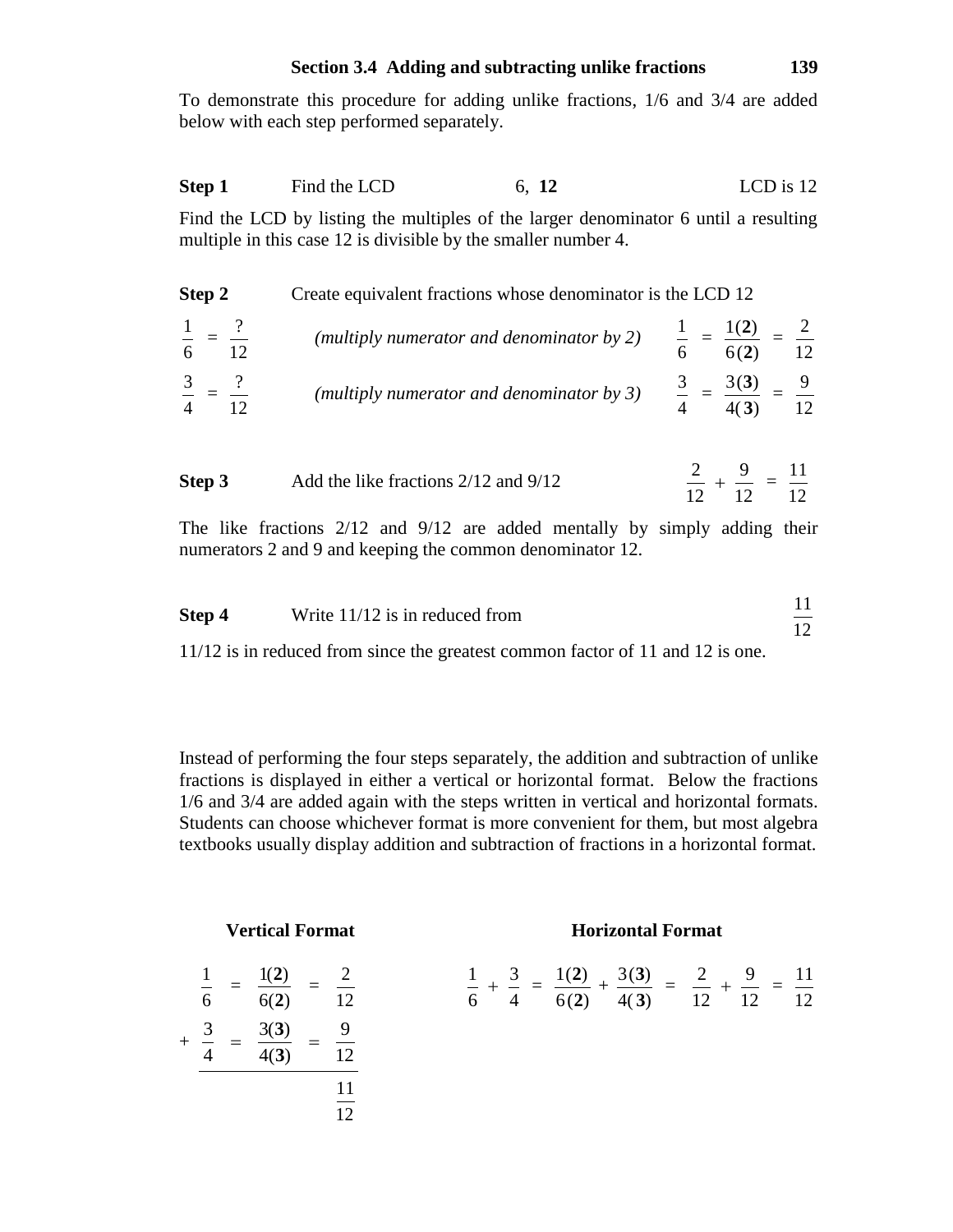#### 140 **Chapter Three**

*Example 1* 3 7 5 10  $+$   $\frac{7}{10}$  (vertical format)

To find the LCD since the larger denominator 10 is divisible by 5 no other multiples need to be listed. Create equivalent fractions whose denominator is the LCD 10 and then add the like fractions. Write the final answer as the mixed number 1 3/10 as shown below.

10 LCD is 10  
\n
$$
\frac{3(2)}{5(2)} = \frac{6}{10}
$$
\n
$$
+\frac{7(1)}{10(1)} = \frac{7}{10}
$$
\n
$$
\frac{13}{10} = 1\frac{3}{10}
$$

*Example 2* 1 5 6 8  $+\frac{5}{6}$  (vertical format)

To find the LCD list the multiples of the larger denominator 8 until a resulting multiple in this case 24 is divisible by the smaller number 6. Create equivalent fractions whose denominator is the LCD 24 and then add the like fractions. The final answer is 19/24 as shown below.

8, 16, 24 LCD is 24  
\n
$$
\frac{1(4)}{6(4)} = \frac{4}{24}
$$
\n
$$
+\frac{5(3)}{8(3)} = \frac{15}{24}
$$
\n
$$
\frac{19}{24}
$$

*Example 3* Subtract  $\frac{1}{2} - \frac{3}{16}$ 2 10  $-\frac{9}{10}$  (horizontal format)

To find the LCD since the larger denominator 10 is divisible by 2 no other multiples need to be listed. Create equivalent fractions whose denominator is the LCD 10 and subtract the like fractions. Reduce the final answer to 1/5 as shown below.

1

$$
10 \qquad \text{LCD is 10}
$$

$$
\frac{1}{2} - \frac{3}{10} = \frac{1(5)}{2(5)} - \frac{3}{10} = \frac{5}{10} - \frac{3}{10} = \frac{2}{10} = \frac{1}{\frac{1}{10}} = \frac{1}{5}
$$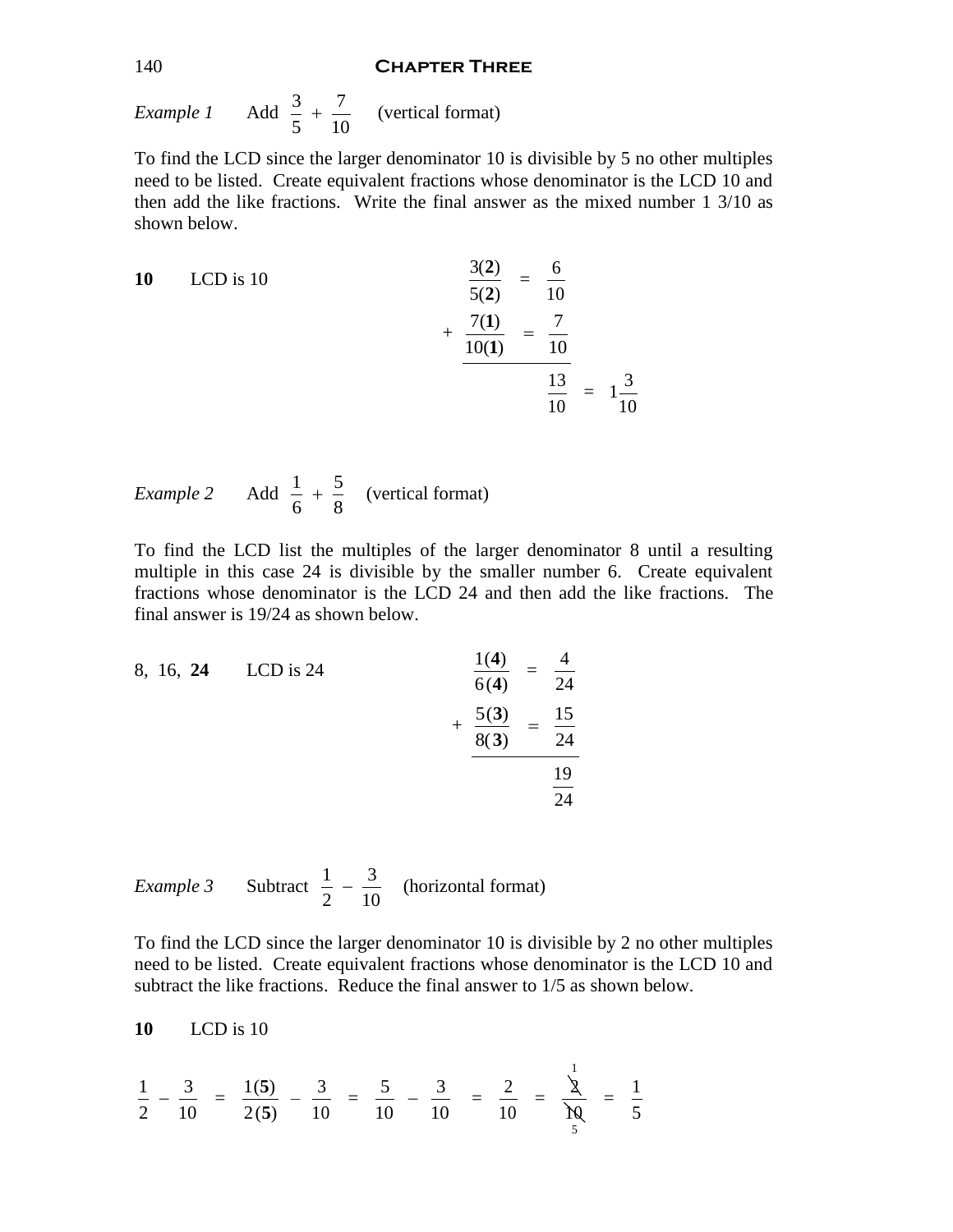## **Section 3.4 Adding and subtracting unlike fractions 141**

*Example 4*  $2 \t1 \t2$ 369  $+\frac{1}{x}+\frac{2}{y}$  (vertical format)

To find the LCD list the multiples of the larger denominator 9 until a resulting multiple in this case 18 is divisible by both the smaller denominators 3 and 6. Create equivalent fractions whose denominator is the LCD 18 and add the like fractions. Write the final answer as the mixed number 1 1/18 as shown below.

9, 18 LCD is 18  
\n
$$
\frac{2(6)}{3(6)} = \frac{12}{18}
$$
\n
$$
\frac{1(3)}{6(3)} = \frac{3}{18}
$$
\n
$$
+\frac{2(2)}{9(2)} = \frac{4}{18}
$$
\n
$$
\frac{19}{18} = 1\frac{1}{18}
$$

Example 5 Add 
$$
\frac{1}{3} + \frac{3}{4} + \frac{2}{5}
$$
 (horizontal format)

To find the LCD list the multiples of the larger denominator 5 until a resulting multiple in this case 60 is divisible by both the smaller denominators 3 and 4. Create equivalent fractions whose denominator is the LCD 60 and add the like fractions. Write the final answer as a mixed number 1 29/60 as shown below.

5, 10, 15, 20, 25, 30, 35, 40, 45, 50, 55, **60**  
\n
$$
\frac{1}{3} + \frac{3}{4} + \frac{2}{5} = \frac{1(20)}{3(20)} + \frac{3(15)}{4(15)} + \frac{2(12)}{5(12)} = \frac{20}{60} + \frac{45}{60} + \frac{24}{60} = \frac{89}{60} = 1\frac{29}{60}
$$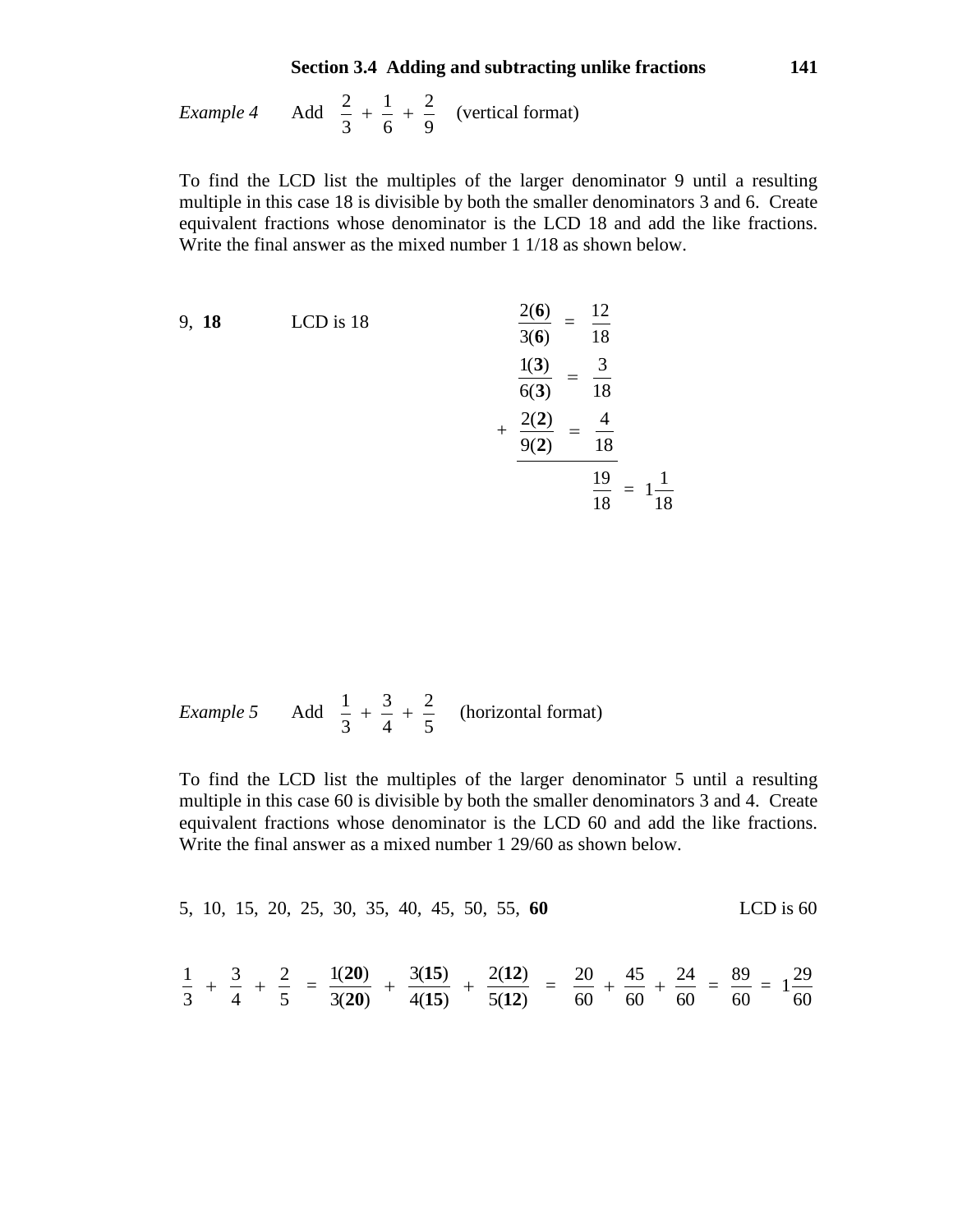### 142 **Chapter Three**

*Example 6* It takes Lisa 5/6 of an hour to complete an assignment working alone. When she works with a partner she can finish the assignment in a  $1/2$ hour. How much time does Lisa save by working with a partner?

To find the unknown quantity, how much time Lisa saves by working with a partner on an assignment, subtract the time when working with a partner 1/2 hour from the time required when she works alone 5/6 of an hour. As shown below Lisa saves 1/3 of an hour by working with a partner.

6 LCD is 6  
\n
$$
\frac{5(1)}{6(1)} = \frac{5}{6}
$$
\n
$$
-\frac{1(3)}{2(3)} = -\frac{3}{6}
$$
\n
$$
\frac{2}{6} = \frac{1}{\frac{3}{6}} = \frac{1}{3}
$$





To find the unknown quantity, the length of the bottom side of the triangle, first add the lengths of the two given sides of the triangle 1/8 and 3/16 inches and then subtract that amount from the length of the given perimeter 9/16 inches as shown below. The length of the bottom side of the triangle is 1/4 inches.

Add the two sides (unlike fractions with LCD 16)

$$
\frac{1}{8} + \frac{3}{16} = \frac{1(2)}{8(2)} + \frac{3}{16} = \frac{2}{16} + \frac{3}{16} = \frac{5}{16}
$$

Find the difference of the perimeter and the sum of the two sides (like fractions)

$$
\frac{9}{16} - \frac{5}{16} = \frac{4}{16} = \frac{4}{16} = \frac{1}{16} = \frac{1}{4}
$$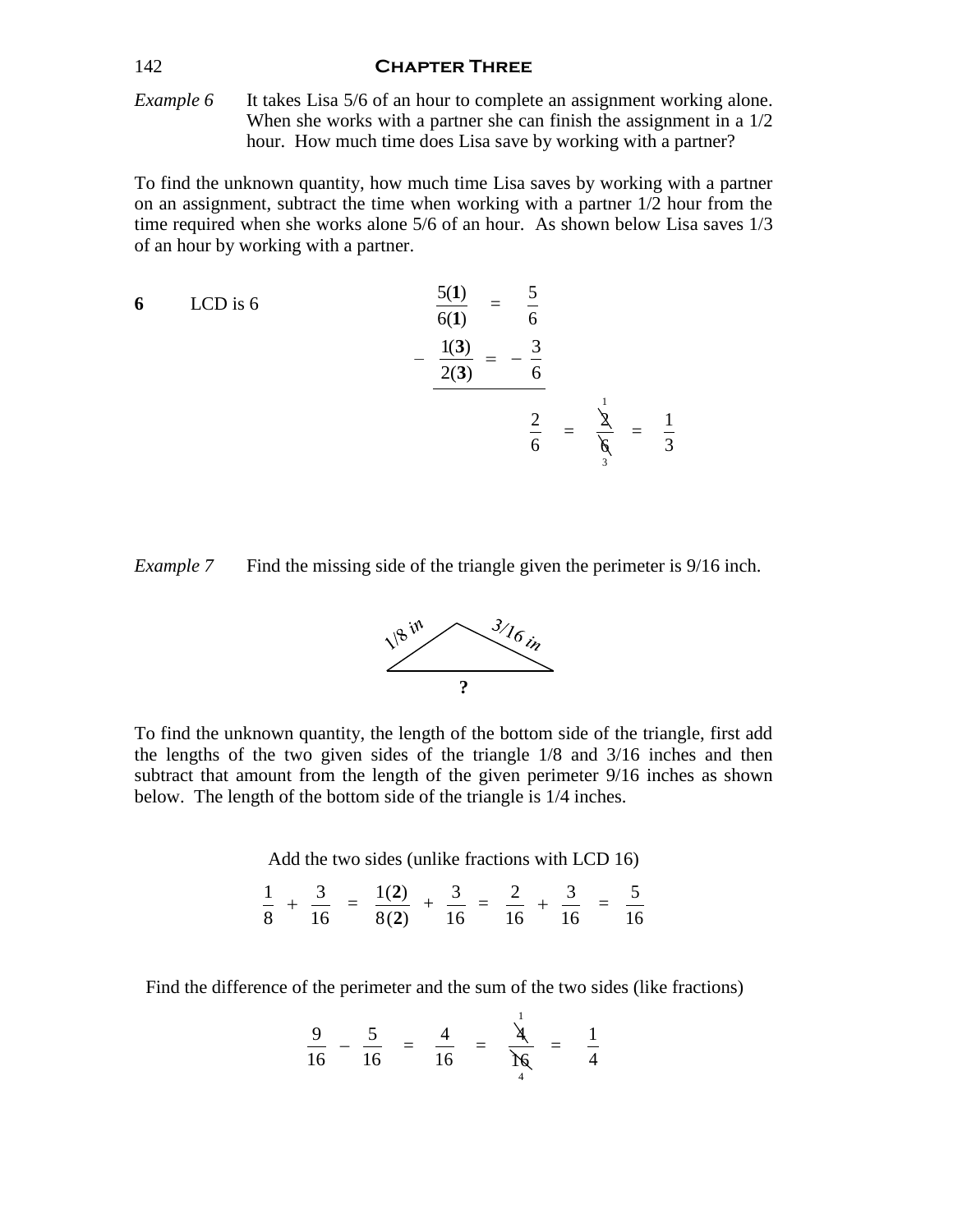# **Exercises 3.4**

| 1-12 Add the following fractions. Write final answers in reduced form.       |  |                                                                                    |  |                                               |  |  |
|------------------------------------------------------------------------------|--|------------------------------------------------------------------------------------|--|-----------------------------------------------|--|--|
| 1. $\frac{1}{2} + \frac{3}{4}$                                               |  | 2. $\frac{2}{5} + \frac{3}{10}$                                                    |  | 3. $\frac{5}{6} + \frac{3}{8}$                |  |  |
| 4. $\frac{1}{9} + \frac{5}{6}$                                               |  | 5. $\frac{3}{16} + \frac{3}{8}$                                                    |  | 6. $\frac{3}{4} + \frac{1}{6}$                |  |  |
| 7. $\frac{2}{3} + \frac{1}{4}$                                               |  | 8. $\frac{3}{10} + \frac{7}{8}$                                                    |  | 9. $\frac{7}{12} + \frac{1}{8}$               |  |  |
| 10. $\frac{1}{2} + \frac{2}{3} + \frac{3}{4}$                                |  | 11. $\frac{4}{5} + \frac{1}{6} + \frac{3}{10}$                                     |  | 12. $\frac{2}{3} + \frac{1}{4} + \frac{2}{5}$ |  |  |
| 13-21 Subtract the following fractions. Write final answers in reduced form. |  |                                                                                    |  |                                               |  |  |
| 13. $rac{5}{6} - \frac{2}{3}$                                                |  | 14. $\frac{3}{4} - \frac{1}{2}$                                                    |  | 15. $\frac{6}{7} - \frac{3}{5}$               |  |  |
| 16. $\frac{7}{9} - \frac{2}{3}$                                              |  | 17. $\frac{3}{8} - \frac{1}{12}$                                                   |  | 18. $\frac{13}{15} - \frac{7}{10}$            |  |  |
| 19. $\frac{4}{5} - \frac{3}{4}$                                              |  | 20. $rac{5}{12} - \frac{1}{9}$                                                     |  | 21. $\frac{3}{4} - \frac{7}{16}$              |  |  |
|                                                                              |  | 22-27 Evaluate using the order of operations. Write final answers in reduced form. |  |                                               |  |  |

22.  $\frac{4}{7} + \frac{3}{10} - \frac{1}{2}$ 5 10 2  $+\frac{3}{10}-\frac{1}{2}$  23.  $\frac{4}{7}-\frac{3}{10}+\frac{1}{2}$ 5 10 2  $-\frac{3}{10} + \frac{1}{2}$  24.  $\frac{15}{11} - \frac{3}{10} + \frac{1}{10}$ 16 8 4  $-\frac{3}{6}$  + 25.  $\frac{15}{12} - \left(\frac{3}{2} + \frac{1}{2}\right)$  $16 \t (8 \t 4)$  $-\left(\frac{3}{8} + \frac{1}{4}\right)$  26.  $\frac{2}{3} - \left(\frac{1}{6} + \frac{4}{9}\right)$  $3 \sqrt{6}$  9  $-\left(\frac{1}{6} + \frac{4}{9}\right)$  27.  $\frac{2}{3} - \frac{1}{6} + \frac{4}{9}$ 3 6 9  $-\frac{1}{7}$  +

28-29 Find the perimeter of the following triangles.